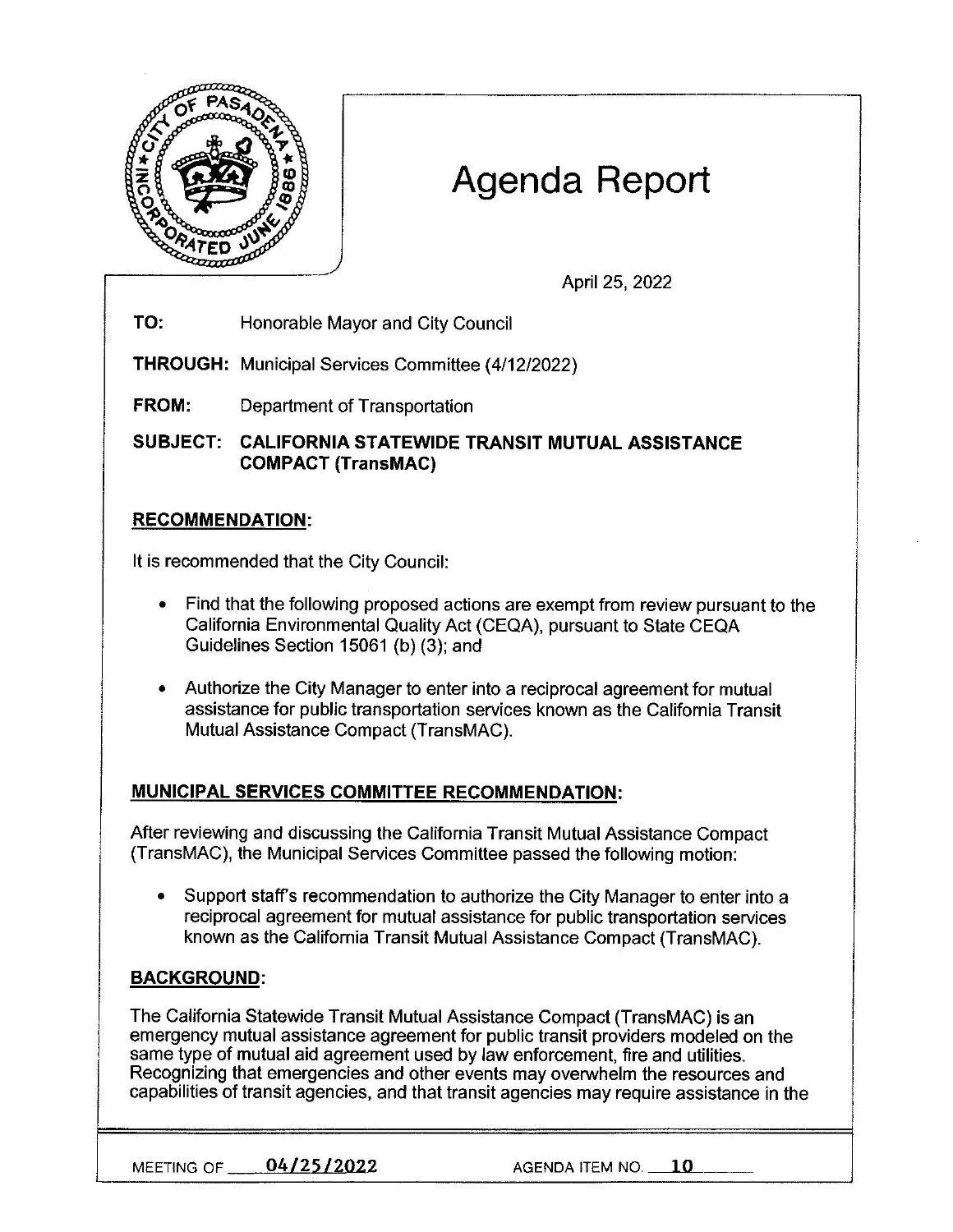California Statewide Transit Mutual Assistance Compact (TransMAC) April 25, 2022 Page 2 of 3

form of personnel, services, and equipment to continue to deliver critical services, this mutual aid agreement effort was initiated in 2010 via a coordinated effort between the Los Angeles County Metropolitan Transportation Authority (Metro), the Orange County Transportation Authority (OCTA), and the California Emergency Management Agency, among others. To date 22 transit agencies are members of TransMAC, as shown in the table below.

| <b>TransMAC Member Agencies - April 2022</b>         |                                            |
|------------------------------------------------------|--------------------------------------------|
| Los Angeles County Metropolitan Transportation       | City of Los Angeles Department of          |
| <b>Authority (Metro)</b>                             | <b>Transportation (LADOT)</b>              |
| • SunLine Transit Agency                             | <b>Omnitrans</b>                           |
| • Antelope Valley Transit Authority                  | • City of Gardena                          |
| • Anaheim Transportation Network                     | • City of Culver City                      |
| • City of Montebello                                 | • Access Services                          |
| <b>Orange County Transportation Authority (OCTA)</b> | • Palos Verdes Peninsula Transit Authority |
| • Foothill Transit                                   | • City of Norwalk                          |
| City of Commerce                                     | • Ventura County Transportation Commission |
| <b>City of Santa Monica</b>                          | • Valley Express                           |
| • North County Transit District (NCTD)               | • Thousand Oaks Transit                    |
| City of Corona                                       | <b>Gold Coast Transit</b>                  |

Per the TransMAC Agreement, member agencies coordinate response activities and share resources when deemed to be necessary or advisable in an emergency. A qualifying emergency can be any circumstance in which the demand for transit resources exceed those available to the member agency and it does not require formal declaration of an emergency. The Agreement facilitates rapid, short-term deployment of emergency support (personnel, equipment, materials and related services) prior to, during and/or after an incident or pre-planned major event.

TransMAC and its members have established a formal process to receive and provide mutual assistance to each other in the form of personnel, services, and equipment as deemed necessary or advisable in an emergency. The California Transit Mutual Assistance Agreement sets forth the terms and conditions under which members agree to provide or receive mutual assistance and establishes the framework for activation, withdrawal, member responsibilities, reimbursement, documentation, legal and liability issues. TransMAC does not require any member to deplete its own resources to furnish mutual assistance.

Mutual assistance shall be given when the providing member, at its sole discretion, determines that its own needs can be met while providing mutual assistance. Executing the Agreement does not compel the City of Pasadena to provide any transit resources at the time of an emergency; it merely indicates a willingness to do so and abide by the procedures set out in the Agreement.